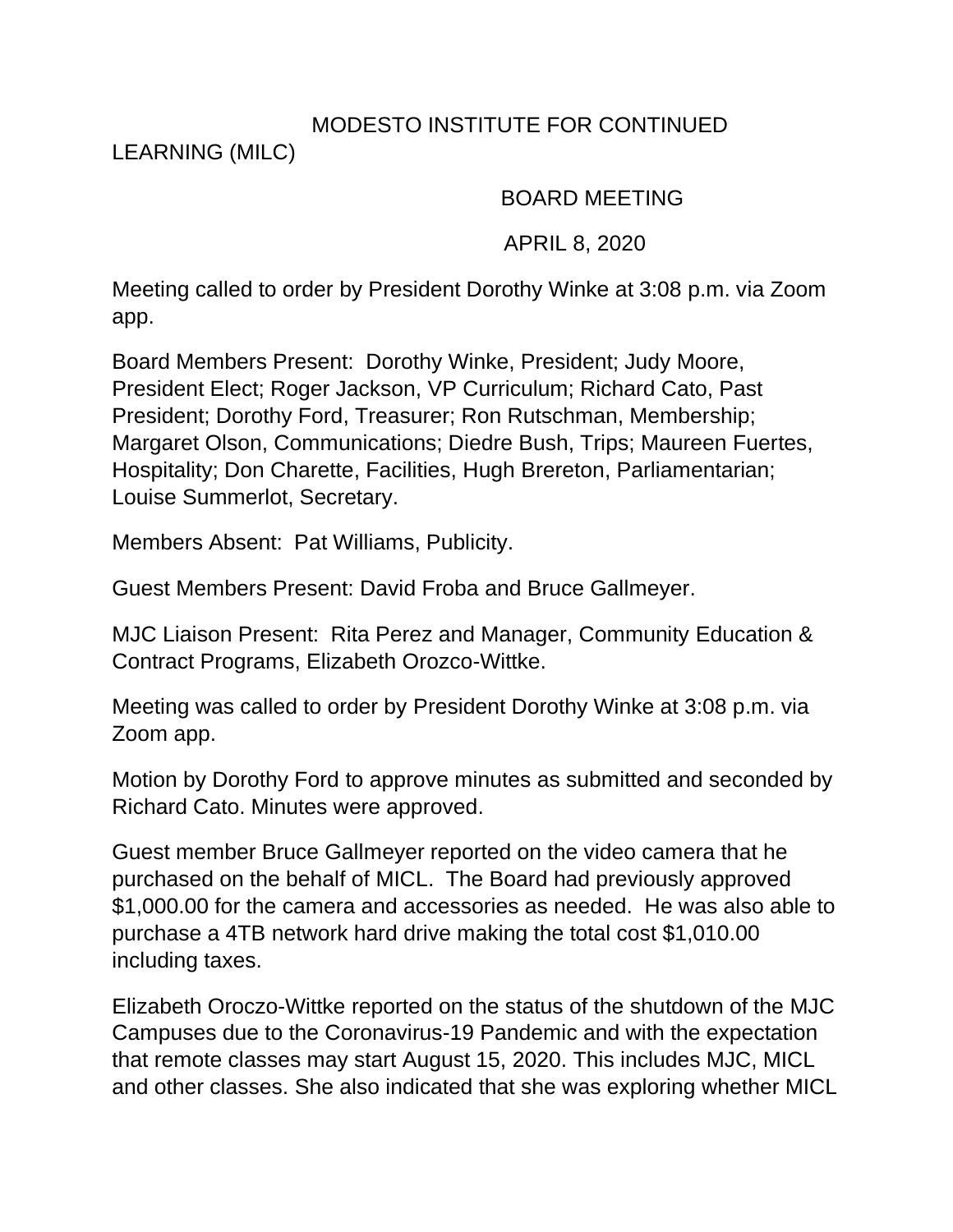could be brought into the MJC system of remote classes. Richard Cato question if the Zoom system that MICL is currently using for remote classes could be blended into that system as well. She indicated that if MICL was able to be blended in the MJC then we would be able to exercise our status as part of MJC and would not pay for the services of Zoom. She will report back to the Board with information as it occurs. Rita Perez agreed with Elizabeth Orozco-Wittke.

Treasurer Dorothy Ford reported that MICL has \$1,912.65 in the checking account and \$4,385.29 in the savings account. There is \$530.00 in the Gary Moore Scholarship Award.

Roger Jackson, VP Curriculum, reported that he will be meeting the deadline with Rita Perez on April 28<sup>th</sup> to submit 2020 summer and fall schedules. Whether or not we will be able to start classes in August is still an unknown, he continues to have Curriculum committee meetings and hope we will be able to start fall classes on schedule. In the meantime, the classes being conducted on "Zoom" appear to be successful. There is discussion about extending other classes that can be conducted through Zoom.

President-Elect Judy Moore reported that all arrangement that had been made for the MICL Annual Luncheon has been cancelled until further notice. Some food items had been purchased in anticipation of the luncheon and all these items have been donated to the Salvation Army.

Membership Chairman, Ron Rutschman reported registration for classes would be based on whether Modesto Junior College is able to open the campus for classes. He reported MICL has 230 members registered in the Spring 2020 session.

Maureen Fuertes, Hospitality, reported she had cleaned and sanitized the Kitchen and breakroom at the MICL building when it closed. There are some stock items still left in the refrigerator that needs to be donated or disposed of. Judy Moore suggested donating the coffee creamer to the Salvation Army. Don Charette indicated he needed to go the building to ensure the overhead camera is shutdown and to water the plants and could